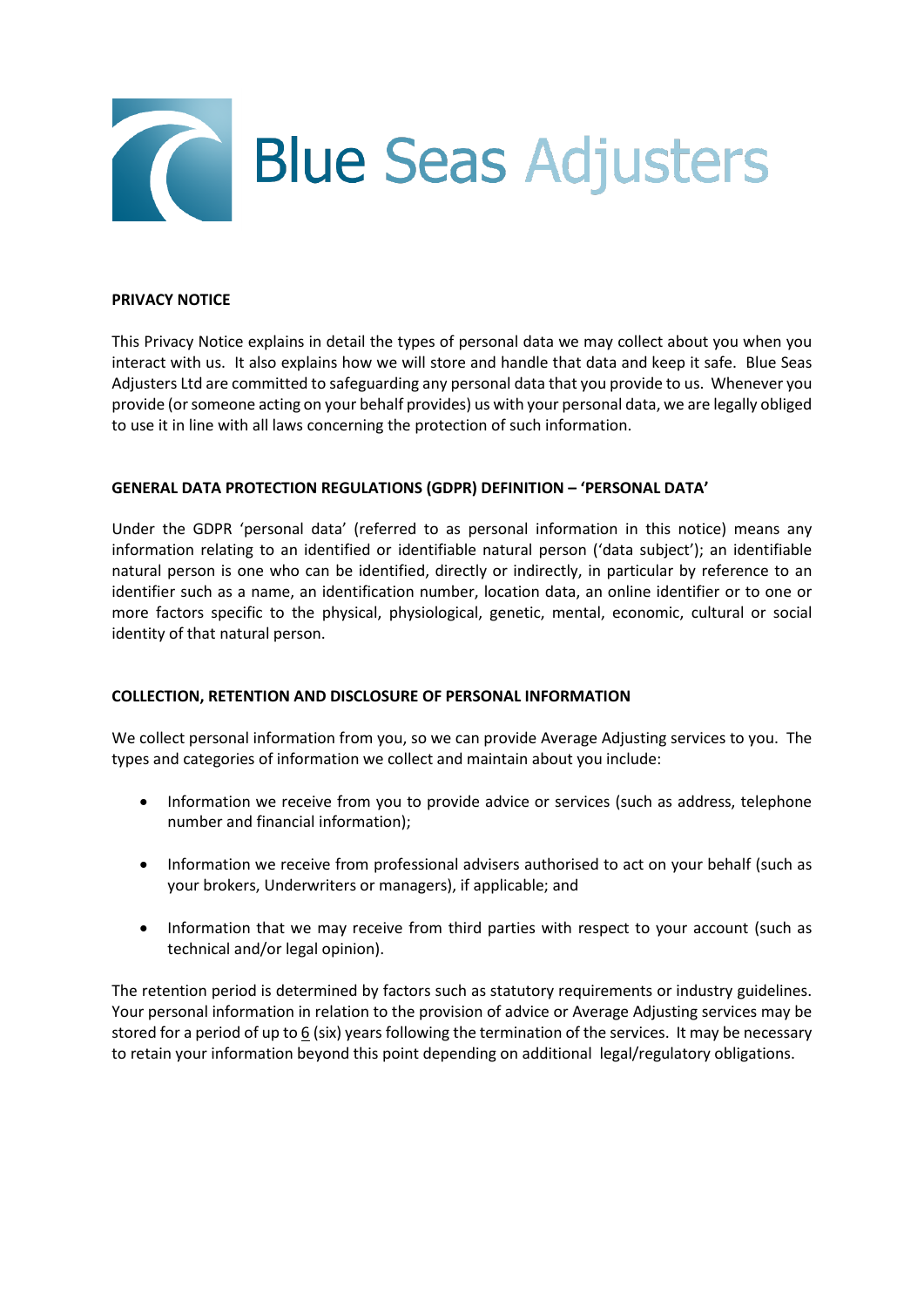# Blue Seas Adjusters

### **COLLECTION, RETENTION AND DISCLOSURE OF PERSONAL INFORMATION**

We disclose your personal information to third parties in certain instances and only in connection with providing advice or Average Adjusting services to you. Some of the instances are listed below:

- Disclosures to companies that perform services on our behalf (such as our technology consultants who maintain our computer systems and our external auditors) subject to agreements that prohibit such companies from disclosing or using the information other than for the services required or as permitted by law;
- Disclosures at your direction to your professional advisers (such as your accountant, attorney/solicitor and appointed consultant, if applicable); and
- Disclosures required by law, for example, for anti-money laundering purposes.

The disclosure of personal information to third parties may involve the transfer of data to jurisdictions outside the European Economic Area (EEA). Such countries may not have the same data protection laws. Any transmissions of personal information by Blue Seas Adjusters Ltd or its delegates outside the EEA shall be in accordance with the conditions in the GDPR.

Where we require your personal information to comply with regulatory or legal requirements, failure to provide this information means that we may not be able to accept you as a client.

### **SECURITY OF CLIENT INFORMATION**

We have policies and procedures in place that are designed to safeguard the confidentiality of your personal information. These include:

- Physical, electronic and other procedural safeguards designed to keep your personal information confidential and secure;
- Limitation of access to personal information to those employees who need it to perform their job duties and are trained in the proper handling of such personal information;
- Protecting information of our former clients to the same extent as our current clients; and
- Requiring third parties that perform services for us to keep information confidential and secure.